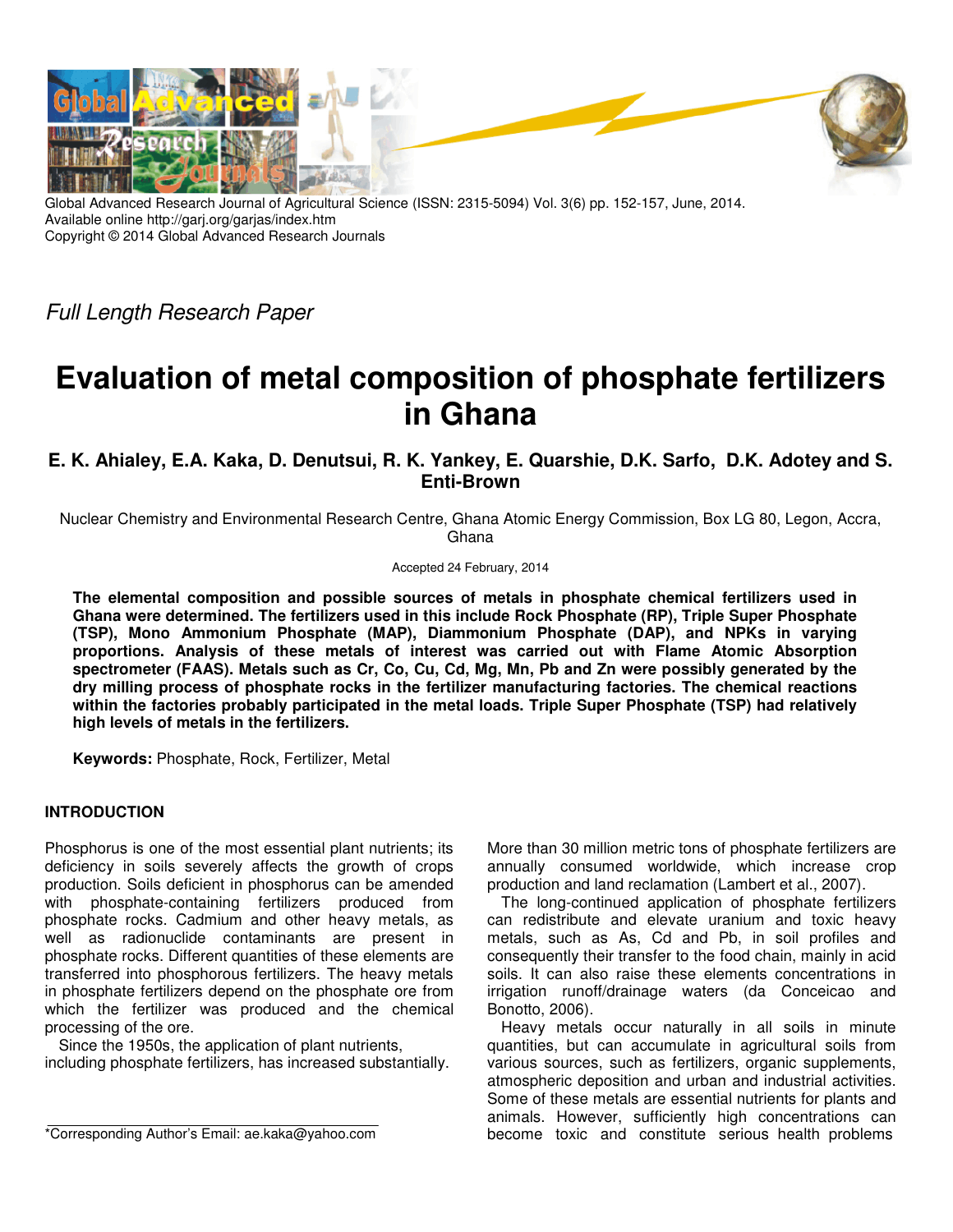| <b>Metal</b> | lamp<br>(nA)   | current | wavelength<br>(nm) | slit<br>width(nm) | fuel /gas | oxidant | working<br>(ug/ml) | range |
|--------------|----------------|---------|--------------------|-------------------|-----------|---------|--------------------|-------|
| $_{\rm Cd}$  | $\overline{4}$ |         | 228.8              | 0.5               | acetylene | air     | $0.02 - 3$         |       |
| Co           |                |         | 240.7              | 0.2               | acetylene | air     | $0.05 - 15$        |       |
| Cr           |                |         | 357.9              | 0.2               | acetylene | air     | $0.06 - 15$        |       |
| Mn           | 5              |         | 279.5              | 0.2               | acetylene | air     | $0.02 - 5$         |       |
| Cu           | $\overline{4}$ |         | 324.7              | 0.5               | acetylene | air     | $0.03 - 10$        |       |
| Zn           | 5              |         | 213.9              | 1.0               | acetylene | air     | $0.01 - 2$         |       |
| <b>Pb</b>    | 5              |         | 217.0              | 1.0               | acetylene | air     | $0.1 - 30$         |       |
| Mg           | 4              |         | 285.2              | 0.5               | acetylene | air     | $0.003 - 1$        |       |

 **Table 1.** Analytical characteristics of AAS 240FS

whenever they enter into the human food chain (Oliver, 1997). Kongshaug et al. (1992) gave a comprehensive account of some heavy metal concentrations found in various phosphate rock deposits. It is known that these heavy metals, present as impurities in phosphate rocks, are transferred to the fertilizers during processing.

As trace elements, Cu, Mn and Zn are essential to maintain the metabolism of the human body. However, at higher concentrations they can lead to poisoning. Heavy metals are dangerous because they tend to bioaccumulate. Accumulation of heavy metals in soil has potential to restrict the soil function, cause toxicity to plants, and contaminate the food chain. Heavy metals are associated with a myriad of adverse health effects, including allergic reactions (e.g. Cr), neurotoxicity (e.g. Pb), anemia, stomach and intestinal irritation (e.g. Cu), and cancer (e.g. Cr-VI) (Goyer, 1996). Increased concern about the contamination of soil and water resources with heavy metals has been shown in recent years. Adverse health effects consequent upon consumption of contaminated feeds have also received much attention (Singh, 1991; 1994). Analysis of fertilizers commercially marketed in India, Italy, Australia, New Zealand, England and USA indicated that all phosphate fertilizers contained significant and varying amounts of heavy metals (Williams and David, 1973; Arora et al., 1975; Pezzarossa et al., 1990).

In Ghana, fertilizer use is on the increase, mainly to restore soil fertility in order to increase agricultural productivity. However, this does not come without adverse effect of inorganic fertilizer application. The aim of this work is to determine composition and possible sources of metals in the phosphate inorganic fertilizer used in Ghana.

## **MATERIALS AND METHODS**

Samples of some of the various types of phosphate fertilizers, commonly used by Ghanaian farmers, were obtained. These include: Rock Phosphate (RPL), Triple Super Phosphate (TSP), Mono Ammonium Phosphate

(MAP), Diammonium Phosphate (DAP), and NPK in varying proportions.

The samples were ground into powdered form using a mortar grinder (FRISCH Pulverisette 2) and dried in an oven (Memmert) at 104 ºC. An amount of 0.50g of each dried powdered sample was taken and digested with the combined solutions of 6ml of 65%  $HNO<sub>3</sub>$  and 2.5 ml of 37% H2SO4 in a microwave oven (ETHOS 900 Microwave Labstation). The chemicals used were analytical grade chemicals obtained from Sigma Aldrich. Reagent blanks and standards were subjected to the same digestion procedure as the samples. The solutions obtained after digestion were each diluted to 20 ml with de-ionized water.

The concentrations of the elements; Cd, Co Cr, Cu, Mg, Mn, Pb and Zn were then determined by flame atomic absorption spectrometry (FAAS) using Varian AAS 240FS.The analytical conditions for the operation of the AAS equipment are shown in Table 1.

## **RESULTS AND DISCUSSION**

The analytical results obtained for elemental analysis of nine phosphatic fertilizer samples are summarized in Table 2.

Total concentration of Cr was measured in this work. The highest level of total Cr (i.e. 23.52 µg/g) was found in RPL whilst the lowest of 0.36 µg/g was in NPK 21:10:10. The concentration of elements in the other remaining samples,  $\mu$ g/g, was of the order; RP > TSP > PKA > PKL > NPK 23.10. 5 > MAP > NPK 15.15.15 > DAP > NPK 21:10:10. Chromium concentration measured in this work falls within ranges reported in similar work under taken in other countries (Table 3). The toxicity of chromium (Cr) to plants or animals depends on its oxidation state. Chromium (III),for instance, is an essential nutrient that helps the body consume sugar, protein, and fat while Cr (VI) is considered to be a carcinogen. Information about oxidation states must, therefore, be known to make conclusions on toxicity or health benefit.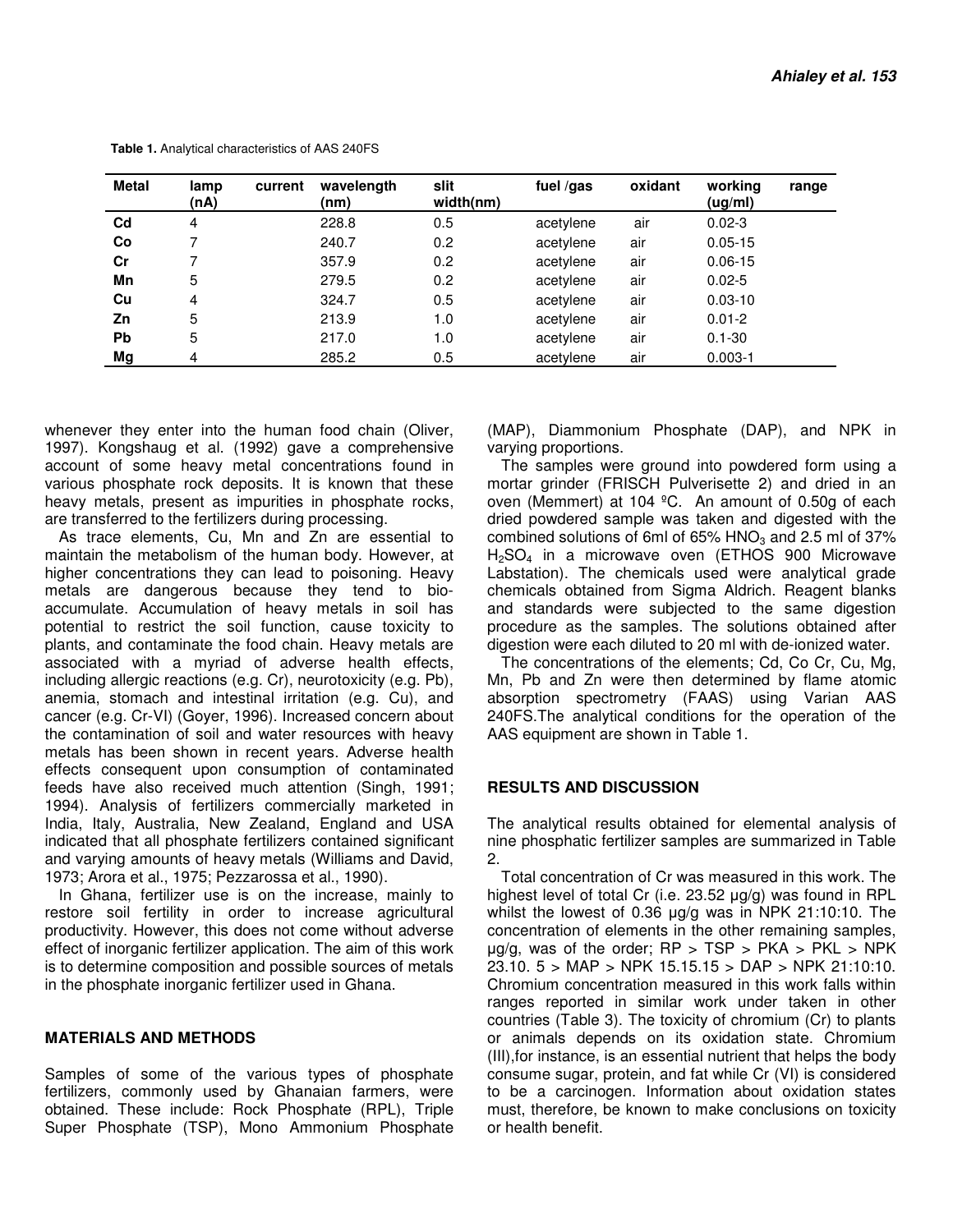| Sample ID    | Cr<br>$(\mu g/g)$ | Pb<br>$(\mu g/g)$ | Cd<br>(µg/g) | Zn<br>$(\mu g/g)$ | Mn<br>(µg/g) | Mg<br>(µg/g) | Co<br>(µg/g) | Cu<br>$(\mu g/g)$ | Metal load<br>$(\mu g/g)$ |
|--------------|-------------------|-------------------|--------------|-------------------|--------------|--------------|--------------|-------------------|---------------------------|
| <b>DAP</b>   | 0.56              | < 0.001           | 0.88         | 0.88              | 45.04        | < 0.001      | 1.52         | 3.4               | 52.28                     |
| <b>MAP</b>   | 4.66              | < 0.001           | 0.62         | 8.12              | 1.58         | 1.11         | 3.82         | 2.62              | 22.53                     |
| <b>TSP</b>   | 10.54             | 1.92              | 1.72         | 12.52             | 91.18        | 1.52         | 2.16         | 5.8               | 127.36                    |
| <b>PKA</b>   | 8.88              | < 0.001           | 0.64         | 8.12              | 2.6          | 1.25         | 2.76         | 4.04              | 28.29                     |
| <b>PKL</b>   | 7.28              | < 0.001           | 0.88         | 8                 | 2.36         | 1.31         | 3.36         | 3.84              | 27.03                     |
| <b>RPL</b>   | 23.52             | < 0.001           | 1.72         | 16.6              | 58.76        | 0.84         | 3.28         | 17.08             | 121.8                     |
| NPK-15.15.15 | 0.62              | < 0.001           | 0.68         | 0.44              | 16.8         | < 0.001      | 0.7          | 2.06              | 21.3                      |
| NPK-21.10.10 | 0.36              | < 0.001           | < 0.002      | 0.36              | 10.28        | 0.44         | < 0.005      | 2.8               | 14.24                     |
| NPK-23.10.5  | 7.08              | < 0.001           | 2.36         | 0.38              | 4.52         | 2.08         | 0.32         | 2.36              | 19.1                      |

**Table 2.** Concentration (in  $\mu$ g/g) of some toxic and potentially toxic elements in phosphate fertilizers

The concentration of lead in TSP was 1.92µg/g. The rest of the samples had concentrations below detection limit (0.001µg/g). During the manufacturing process of phosphate fertilizers, the application of sulphuric acid either separates Pb in phosphogypsum or immobilizes it as insoluble lead sulfate (C.J. Rosen 2002).The concentration of lead in TSP cannot be said to be alarming with regard to plant nutrition owing to the fact that plants do not take-up Pb below 300µg/g in soil.

From the analysis, the concentration of Cd in NPK- $21:10:10$  was below the detection limit of  $0.002\mu g/g$ . However, NPK-23:10:5 recorded the highest concentration of 2.36µg/g with MAP recording the lowest concentration of 0.62µg/g. Cadmium is a health issue, its content in food has to be controlled and limited.

The concentration of Zn, in  $\mu q/q$ , in the phosphatecontaining fertilizer samples in increasing order was; NPK 21:10:10 (0.36) < NPK 23.10. 5 (0.38) < NPK  $15.15.15(0.68) <$  DAP  $(0.88) <$  PKL  $(8.00) <$  PKA = MAP (8.12) <TSP (12.52) < RPL (16.60). According to Pantelica et al 1997, a concentration range of 25–200 µg/g for zinc is considered as adequate for most field-grown crops.

The analysis shows that the levels of Cu in phosphatic fertilizer samples were highest in RPL (i.e 17.08 µg/g) and lowest in NPK 15.15.15 (i.e 2.06 µg/g).Copper is a micronutrient and is required in very small quantities for the proper growth of plants. Its content in plants must be at least above 3µg/g for their proper growth while the maximum normal concentration of Cu in plant must be below 50 µg/g (Pantelica *et al,* 1997). The concentration of Cu determined in the various samples ranges between 2.06µg/g for NPK 15.15.15 and 17.08µg/g for RPL. The concentrations of Mn in the samples were profound in TSP, DAP NPK 15.15.15 and NPK 21.10.10 (> 50% of analyzed

trace metal composition of the samples). Manganese is known to be a basic macronutrient for plants. The concentration range of <0.001-2.08 µg/g recorded for Mg was far lower than that of 12240 ug/g recorded in Brazil by K. Edgell in 1988.

The increasing order of Co concentration (in  $\mu$ g/g) in the various phosphatic fertilizers were NPK 23:10:5(0.32) < NPK 23:10:5(0.70) < DAP (1.52) < TSP (2.16) < PKA (2.76) < RPL (3.28) <PKL (3.36) < MAP (3.82). This indicates that MAP recorded the highest concentration of Co whereas the lowest was observed in NPK 23:10:5. Cobalt showed varying concentrations among the nine phosphate-containing fertilizers. The concentration of Co in NPK 21:10:10 was however below detection limit (0.005µg/g).

The load of elements in fertilizers varies depending on the geographic location of the phosphate rocks from which the fertilizers were manufactured. The metal load in this case is simple arithmetic addition of the concentration of elements analyzed in the study. The TSP had the highest load (127.36µg/g) with Mn and Cr contributing 72% and 8% respectively (Figure 1). It was only TSP that had 1.92µg/g of lead; the rest had levels below detection limit. Generally the NPKs contained relatively lower levels of metals though cadmium level in NPK 23.10.5 was highest (2.36µg/g).The staggering concentration of metals in the samples indicate that source of elements in the fertilizers is phosphate rocks from which they were manufactured. It is in record that phosphate rocks from Togo contain high levels of cadmium and so likely that fertilizer processed from such mineral would have high levels if good separation methods were not employed.

Most of the metals determined in the fertilizers are micronutrient for plant nutrition. The levels of the elements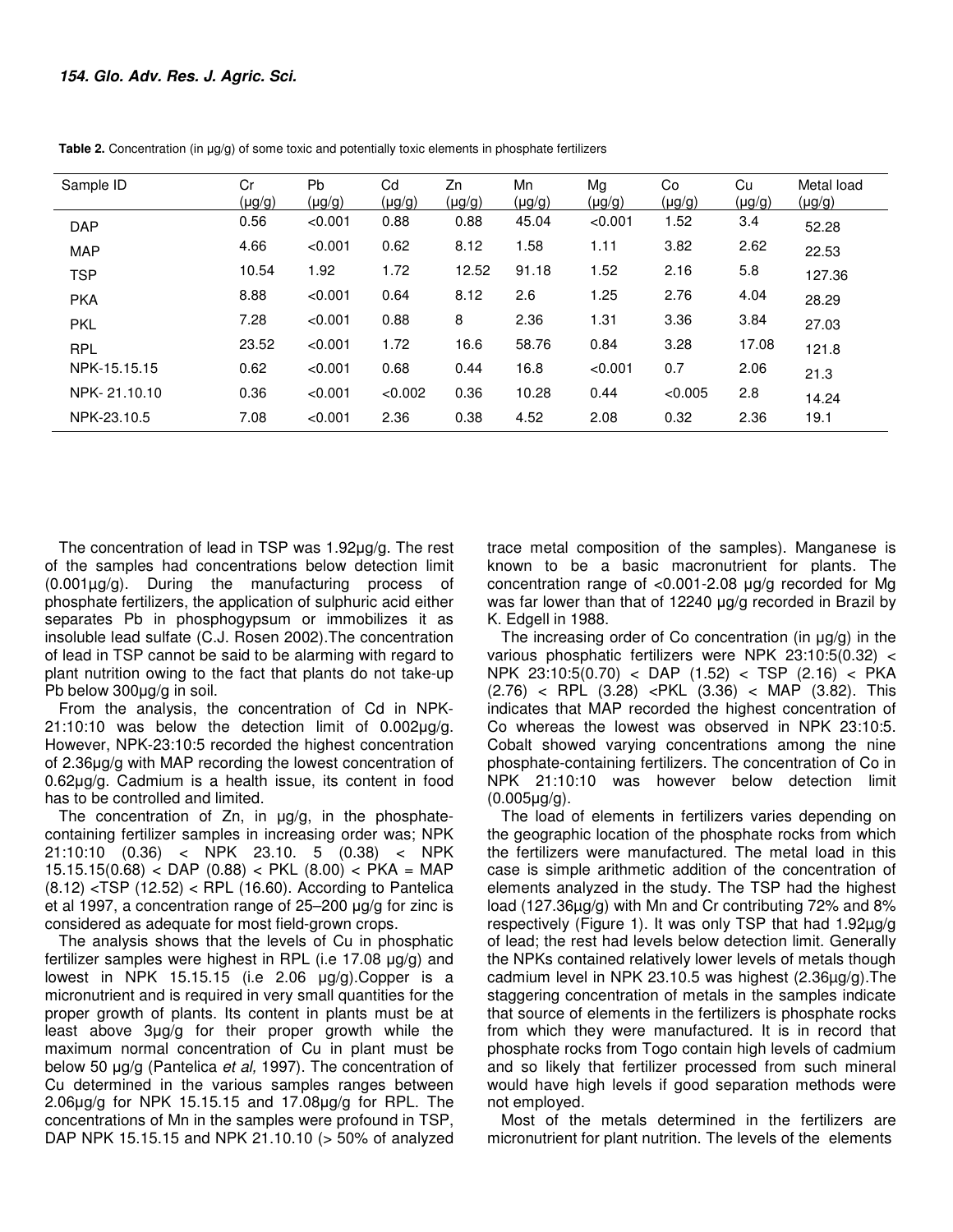

Figure 1. Metal composition in phosphate fertilizer samples from Ghana (NPK-1, NPK-2, and NPK-3 are NPK 15.15, NPK 21:10:10, and NPK 23.10. 5 *respectively*).

| Country         | Cr   | Pb   | Cd             | Zn   | Mn   | Mg    | Co   | Cu  | Reference                    |
|-----------------|------|------|----------------|------|------|-------|------|-----|------------------------------|
| Brazil          | 70.5 | 44.5 | $\overline{4}$ | 299  |      | 12240 |      | 97  | Edgell (1988)                |
| Egypt           |      |      |                | 13.2 |      |       | 385  |     | Abdel-Haleem et<br>al (2001) |
| Israel          | 56   |      |                | 372  |      |       | 0.37 |     | Pantelica et al<br>(1997)    |
| Morocco         | 291  | 7    | 30             | 345  |      |       | 0.48 | 22  | Pantelica et al<br>(1997)    |
| Nigeria         | 28   |      |                | 59   | 5716 |       | 19.8 |     | Edgell (1988)                |
| North Africa    | 105  | 6    | 60             | 420  |      |       |      | 45  | Kongshaug et al<br>(1992)    |
| Russia          | 23.3 | 3    | 0.1            | 19   |      |       | 2.05 | 30  | Pantelica et al<br>(1997)    |
| Saudi<br>Arabia | 176  |      |                | 88   |      |       |      | 130 | Kongshaug et al<br>(1992)    |
| Syria           | 136  |      |                | 269  |      |       | 0.4  |     | Pantelica et al<br>(1997)    |
| Tunisia         | 161  |      |                | 515  |      |       | 0.67 |     | Pantelica et al<br>(1997)    |
| Togo            | 75   |      |                | 143  | 149  |       | 1.2  |     | Edgell (1988)                |
| <b>USA</b>      | 142  | 12   | 11             | 403  | 2235 |       | 0.44 | 23  | Conceicao et al<br>(2006)    |

**Table 3.** Concentration (µg/g) of some metals in phosphate fertilizers in some countries

in the phosphate fertilizers were within limits required for most field crops. However, one cannot say their application to crops will not cause devastating effects to plant growth. This is because the mineral composition of the soils on which the fertilizers will be applied is not known. Analysis of fertilizers commercially marketed in India, Italy, of fertilizers commercially marketed in India, Italy,<br>Australia, New Zealand, England and USA indicated that all Phosphate fertilizers contained significant and varying amounts of heavy metals (Williams and David, 1973; Arora he phosphate fertilizers were within limits required for *et al.*, 1975; Pezzarossa *et als* the fertilizers. However, one cannot say their application concentration range as reported crops will not cause devastating effec

concentration range as reported in similar works in other countries is also shown in Table 3.Application of these fertilizers on such soils may aggravate the situation and cause deleterious effects to plants. et al., 1975; Pezzarossa et al., 1990). The elemental

Fertilizers are water soluble and easily get contaminated with surface water, groundwater and food. Levels of metals determined in the fertilizer samples (Table 2) exceeded maximum limits of WHO (2004) (2004) guideline for potable se deleterious effects to plants.<br>ertilizers are water soluble and easily get contaminated<br>ı surface water, groundwater and food. Levels of metals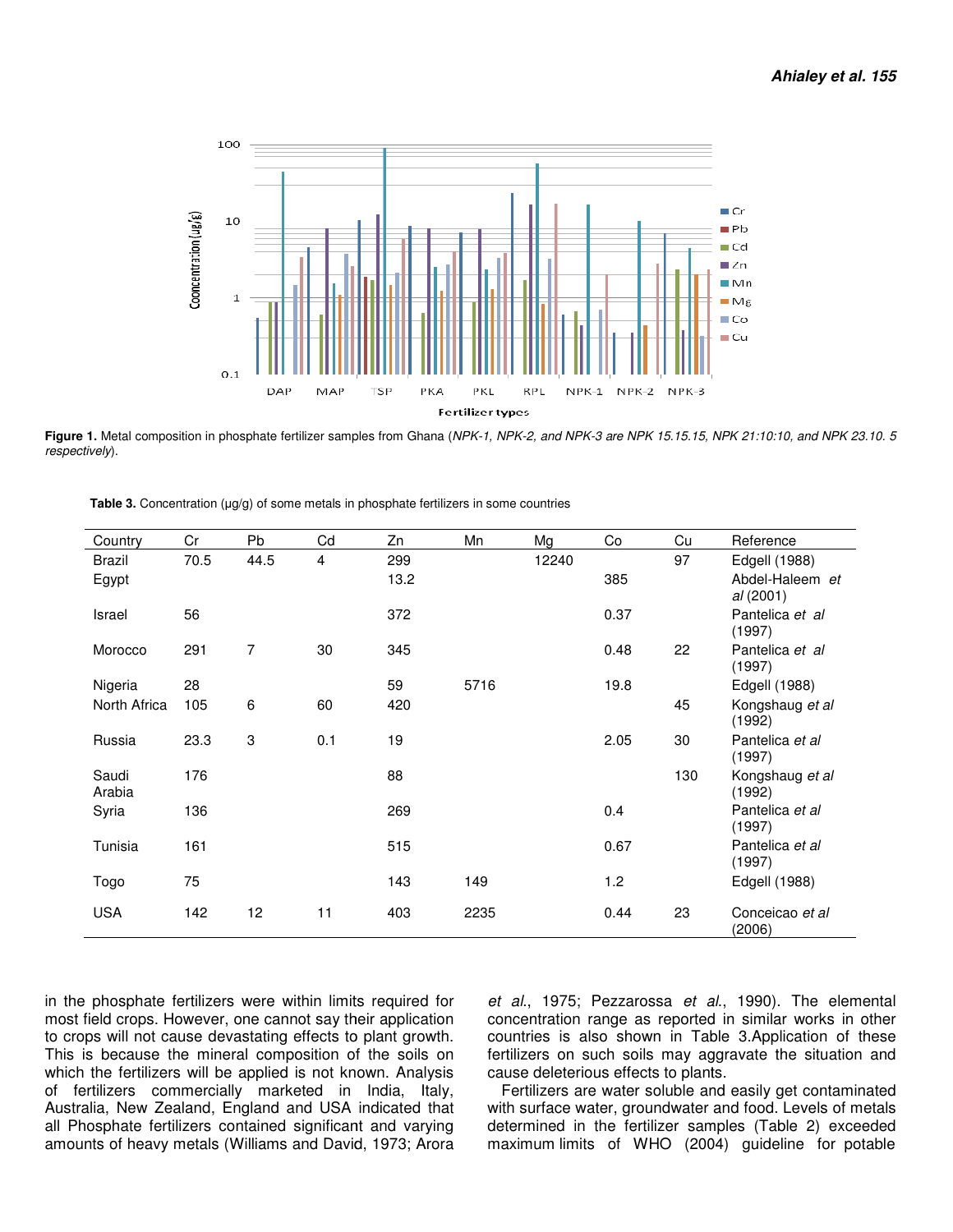water. This suggests that fertilizers are potential sources of pollutants in water resources. Kaka et.al (2012), Kortatsi (2003), Pelig-Ba (1991, 2009) reported high levels of some trace metals in groundwater attributable to, among others, agricultural activities such as fertilizer and pesticide/herbicide applications.

The heavy metals in the phosphate fertilizers were not intended for and hence their presence is a nuisance.

The level of the metals in the fertilizers raises concern for also investigating presence of naturally occurring radioactive materials in these phosphate fertilizers. Martin el al. (1999), Al-Masri et al. (2004), Mourad et al. (2009)show that radioactive matter may concentrate in phosphogypsum; a by-product emanating from the fertilizer production reactions.

### **CONCLUSION**

This study aimed at determining the composition and possible sources of metals in the phosphate inorganic fertilizer used in Ghana. When compared to other studies, the inorganic chemical analysis of the sampled fertilizers showed moderate levels of metals. Elements such as Cr, Co, Cu, Cd, Mg, Mn, Pb and Zn were possibly generated by the dry milling process of phosphate rocks in the factories from which the fertilizers were manufactured. The chemical processes within the factory probably participated in the metal loads. Triple Super Phosphate (TSP) had high levels of metals in the fertilizers whilst the NPKs generally had low metal loads. The metals in the fertilizers are impurities since they were not intended for though their concentrations were below maximum limits required for most field crops. The fertilizers are water soluble and therefore are potential sources of metallic pollutants in water resources. We recommend measurement of radioactive materials in these phosphate fertilizers which are sold on markets in Ghana.

#### **ACKNOWLEDGEMENT**

The authors wish to acknowledge the management of Nuclear Chemistry and Environmental Research Centre, National Nuclear Research Institute, Ghana Atomic Energy Commission for making available the equipment and materials for the analysis. We express our profound gratitude to Mr. Nash .O. Bentil and Mr. G. Crabb for assisting in the laboratory analysis of the samples. We also appreciate the eternal devotion kept by our spouses.

#### **REFERENCES**

Abdel-Haleem AS, Sroor A, El-Bahi SM, Zohny E (2001). Heavy metals and rare earth elements in phosphate fertilizer components using

 instrumental neutron activation analysis, Appl. Radiat. Isotopes 55, 569–573.

- Alfsen KH, Bye T, Glomsrod S, Wiig H (1997). Soil degradation and economic development in Ghana. Environment and Development Economics, 2, 119-143
- Arora CL Nayyar VK, Randhawa NS (1975). Notes on Secondary and Microelement Contents of Fertilizers and Manures. Indian J. Agric. Sci. 45: 80 – 85.
- Conceicaõ FT, DM (2006). Bonotto, Radionuclides, heavy metals and fluorine incidence at Tapira phosphate rocks, Brazil, and their industrial byproducts, Environ.Pollut. 139, 232–243.
- Edgell K (1998). USEPA Method Study 37-SW-846 Method 3050, Acid digestion of sediments, sludges and soils, EPA, 1988 Contract No. 68- 03-3254.
- Goyer RA (1996). Toxic Effects of Metals, in: C.D. Klaassen (Ed.), Casarett&Doull's Toxicology: Basic science of poisons, McGraw-Hill, New.
- Hurst FJ (1989). The Recovery of Uranium from Phosphoric acid, IAEA, Vienna, and IAEA- TECDOC: 553.
- Kaka EA, Akiti TT, Nartey VK Ahialey EK, Anim A, Sarfo DK (2012). Trace element constraints on the origin and evolution of groundwater from southwestern periphery of the Volta Lake, Ghana.*Elixir Geoscience 49 9752-9760*
- Kongshaug G, Bockman OC, Kaarstad O, Morka H (1992). Inputs of Trace Element to Soils and Plants. In: Proceedings of Chemical Climatology and Geomedical Problems. Norsk Hydro, Oslo, Norway.
- Kortatsi BK (2003). Acidification of Groundwater and its implication on Rural Water Supply in the Ankobra Basin, Ghana.*West Africa J. Appl. Ecol.* Vol.4 pp 35-47.
- Larson BA (1993). Fertilizers to Support Agricultural Development in Sub-Saharan Africa: What is Needed and Why? Center for Economic Policy Studies, Winrock International Institute for Agricultural Development, Mimeo,Washington, D.C., USA
- Ministry of Agriculture, Food and Rural Affairs (OMAFRA) (2002). Cereals: Fertility, Ministry of Agriculture, Food and Rural Affairs, Queen's Printer for Ontario, Ontario, Canada, March 2002.
- Ogunleye PO, Mayaki MC, Amapu IY (2002). Radioactivity and heavy metal composition of Nigerian phosphate rocks: possible environmental implications, J. Environ. Radioact. 62, 39–48.
- Oliver MA (1997). Soil and Human Health: A Review: European Journal of Soil Science 48:573-592.
- Oliver MA (1997). Soil and human health: a review. European Journal of Soil Science48:573-592.
- Pantelica AI, Salagean MN, Georgescu II, Pincovshi ET (1997). INAA of some phosphate used in fertilizer industries, J. Radioanal. Nucl. Chem. 216, 261–264.
- Pelig-Ba KB (1996). Trace Elements in Groundwater from some Crystalline Rocks in the Upper Regions of Ghana. *Water, Air, and Soil Pollution* 103: 71–89.
- Pelig-Ba KB, Biney CA, Antwi LA (1991). Trace Metal Concentrations in Borehole Waters from the Upper Regions and the Accra Plains of Ghana. *Water, Air, and Soil Pollution* 59: 333-345.
- Pezzarossa BF, Malorgio F, Lubrano L, Tognoni F, Petruzzeli G (1990). Phosphatic Fertilizers as Sources of Heavy Metals in Protected Cultivation. Communication in Soil Science and Plant Analysis 21: 7.
- Rosen CJ (2002). Lead in the Home Garden and Urban Soil Environment, Communication and Educational Technology Services, University of Minnesota Extension, USA,.
- Singh BR (1991). Unwanted Components of Commercial Fertilizers and their Agricultural effects. The Fertilizer Society, London, UK.pp 28.
- Singh BR (1994). Trace Element Availability to Plants in Agricultural Soils, with Special Emphasis on Fertilizer Inputs.Environmental Review 2:133-146.
- Williams CH, David DJ (1973). The Effect of Superphosphate on the Cadmium Content of Soils and Plants, Aust. J. Res. 11, 43-56.